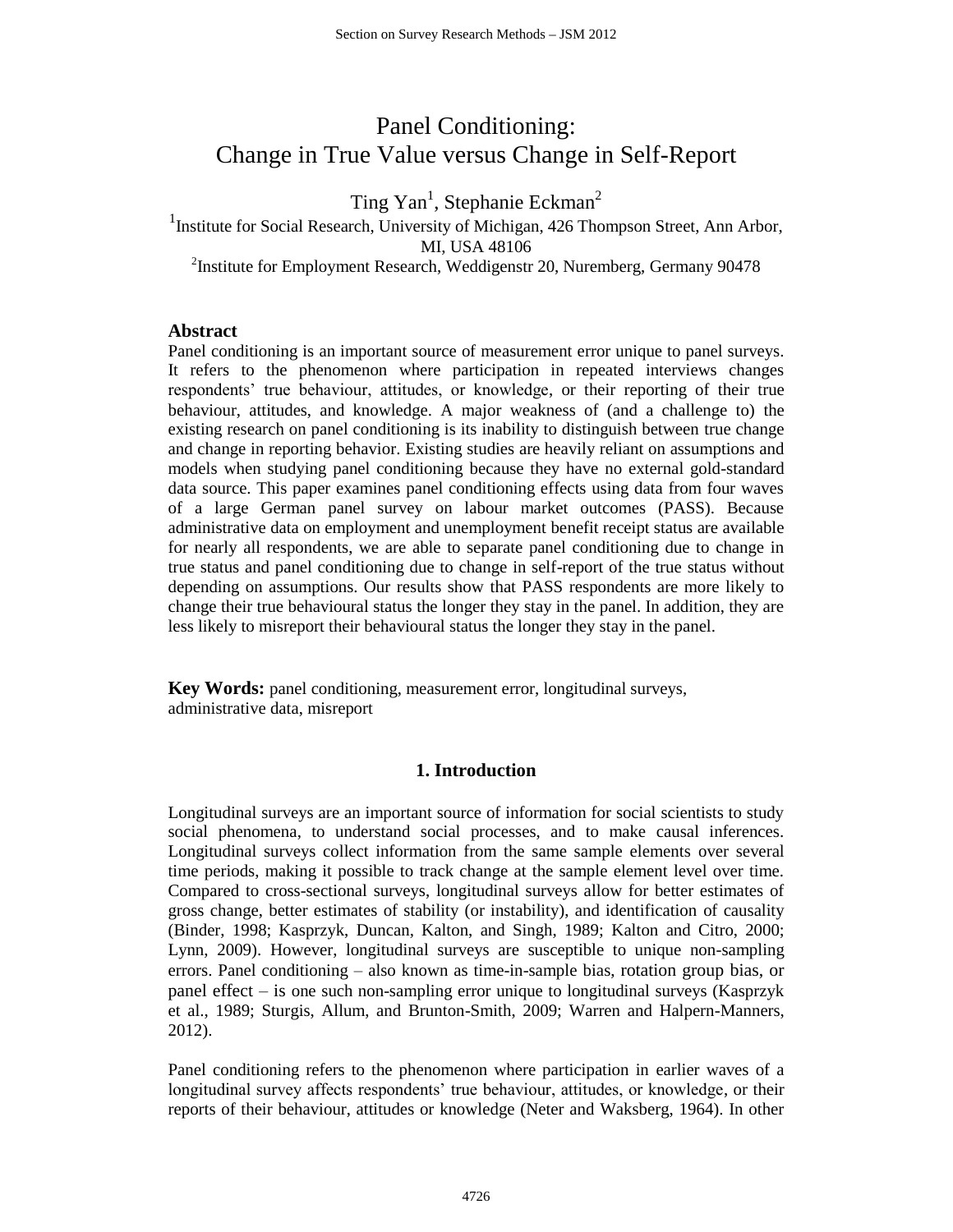words, respondents' true status, or their report of the true status, or both, are "conditioned" by their participation in prior interviews. We refer to the first type as "conditioned change in true status" and to the second type as "conditioned reporting." An example of conditioned change in true status would be respondents who pay more attention to a political race because they are participating in a panel about voting and know they will be asked their opinions about the candidates. An example of conditioned reporting would be respondents who learn to say "no" in response to filter questions asking about recent household purchases to avoid burdensome follow up questions about those purchases.

Both aspects of conditioned changes are problematic when estimating change over time using longitudinal survey data. Conditioned reporting introduces measurement error at the individual level. By contrast, conditioned change in true status introduces measurement error at the estimate level. Both types can bias estimates made from the survey data, especially estimates of over-time changes.

Investigations of panel conditioning have been conducted as early as 1950s. However, the literature in this area lacks definitive conclusions on the presence, the direction, and the magnitude of panel conditioning effects in longitudinal surveys (Bailar, 1989; Sturgis et al., 2009). One contributing factor is the lack of a unified theory explaining the nature and the mechanism of panel conditioning effects in surveys (Sturgis et al., 2009; Warren et al., 2012). Three mechanisms have been proposed to account for panel conditioning. The *cognitive stimulation* account (and its variations) suggests that participation in one or more prior interviews causes respondents to think more about the topic of the survey. As a result of this reflection and deliberation, respondents with prior involvement in the survey gain more knowledge on the topic (Toepoel, Das, and van Soest, 2009), develop more crystallized attitudes (Sturgis et al., 2009), become more "politicized" (Waterton and Lievesly, 1989), and change their behaviour in line with the survey topic (Battaglia, Zell, and Ching, 1996; Clausen, 1969; Kraut and McConahay, 1973; Traugott and Katosh 1979; Yalch, 1976). This account hypothesizes that participation in the repeated interviews conditions respondents' true status.

Two other accounts focus on the effect of prior participation on response behaviour and reporting of the true status. According to the *better respondents* account, exposure to and experience with prior interviews allows sample respondents to have a better idea of the interviewing process and to become more comfortable about and more trusting of the interviewing process. As a result, they become better respondents in the later waves by providing more truthful reports and fewer "don't know" responses (Waterton and Lievesley 1989).

By contrast, the *worse respondents* account hypothesizes that prior participation could tip off sample respondents to how the interview is structured and how they can reduce the burden of answering the survey items. Consequently, respondents learn to say "no" to filter questions to reduce burden in the later waves (Bailar 1989; Mathiowetz and Lair, 1994; Shields and To, 2005; van der Zouwen and van Tilburg, 2001; Wang et al., 2000; Warren et al., 2012), to speed through the survey, and to satisfice by taking mental short-cuts in the response process (Toepoel, Das, and van Soest, 2008).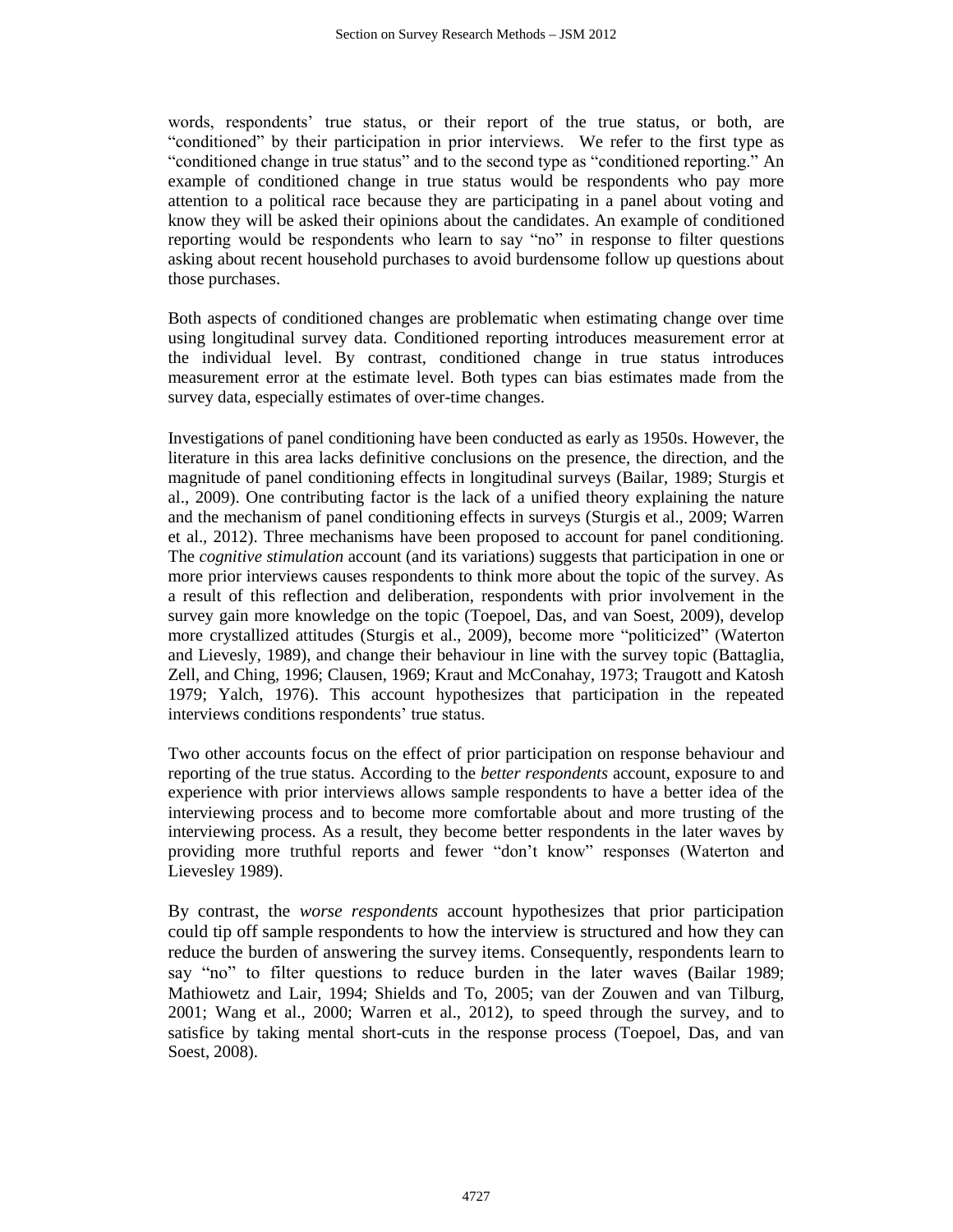In principle, the three mechanisms can be tested empirically and conditioned change in true status and conditioned reporting are separable. But in practice, without validation data, it is impossible to attribute any change in self-reports over time to conditioned change in true status or to conditioned reporting. Existing studies on panel conditioning effects are heavily reliant on assumptions and models when evaluating panel conditioning effects. Furthermore, these studies tend to confound panel conditioning with panel attrition and reporting error (Warren et al., 2012).

This paper examines panel conditioning effects using data from four waves of a large German panel survey on labour market outcomes (PASS). For many respondents, administrative data on employment and unemployment benefit receipt status are available, and thus we are able to separate panel conditioning due to change in true status and panel conditioning due to change in reporting of the true status without depending on assumptions. As a result, we are able to test which of the three mechanisms are at work. We are not able to fully control for attrition bias, but plan to expand this work in the future to account for this.

We aim to address the following research questions:

1. How much of wave-to-wave change observed in PASS reflects change in true status and how much is due to misreporting?

2. As they participate in more waves of the survey, are respondents more likely to change their true status?

3. As they participate in more waves, are respondents more likely to misreport their true status?

4. Which of the three proposed mechanisms (cognitive stimulation, better respondents, worse respondents) can account for the observed panel conditioning effects?

# **2. Data and Analysis Methods**

## **2.1 Data**

The data used for this analysis are from four waves of the German Panel Study Labor Market and Social Security (PASS), a household panel survey for labour market, welfare receipt, and poverty research in Germany. It is commissioned by the Institute for Employment Research (IAB) under the mandate of the Department of Labour and Social Affairs. The study's primary purpose is to create a longitudinal dataset portraying the dynamics of households receiving a new welfare benefit scheme called Unemployment Benefit II (UBII).

PASS is a dual-frame mixed mode survey. The general population sample is drawn from a commercial database of residential addresses whereas the recipient sample is selected from the Federal Employment Agency's register list of UBII recipients. Both samples share the same PSUs, which are postal codes. The first wave of data collection was conducted between December 2006 and July 2007. Respondents are followed and interviewed annually. The survey consists of a household interview with one designated household member and then additional personal surveys with all members 15 years or older (Bethmann et al 2011).

The variable of interest concerns respondents' receipt of UBII. The question about is asked in each wave of the household respondent, because this benefit is provided to a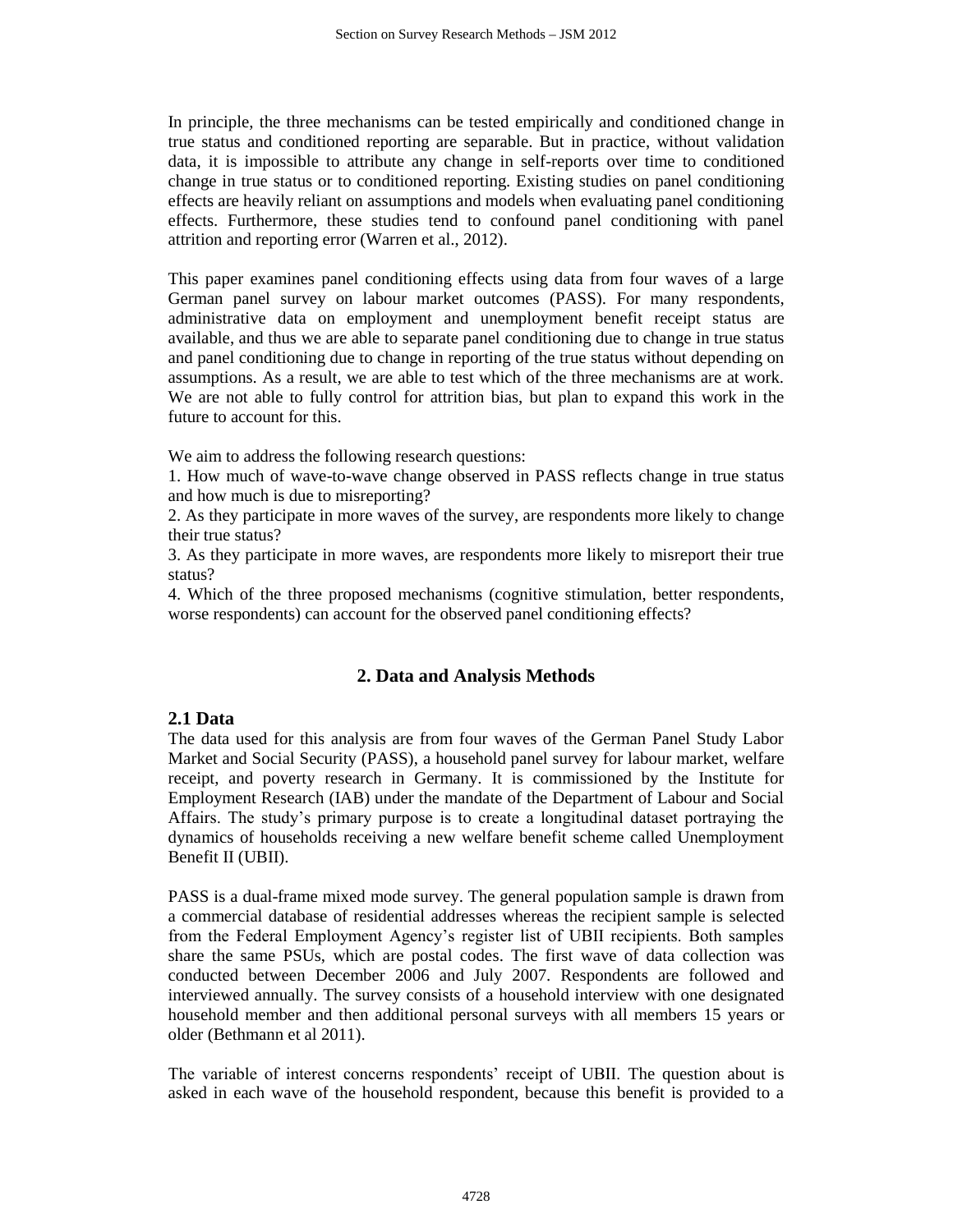"benefit unit" (essentially a household) and not to individuals.<sup>1</sup> The text of the question is:

Thinking of the time since [LAST INTERVIEW], Have you or any other members of your household at any time obtained unemployment benefit 2 ("Arbeitslosengeld 2")?

In addition to survey data, supplementary administrative data on UBII receipt status and employment situations are also available. These data are generated whenever a household receives UBII payments from the government and for this reason are expected to have very little measurement error (Bender and Haas, 2002; Jacobebbinghaus and Seth, 2007) For those respondents who consented to data linkage, their data may be merged to administrative records on UBII receipt. In wave 3, 86% of respondents were successfully linked (Bethmann et al 2011).

Before each new wave of data collection, a refresher sample was drawn from the list of benefit recipients. As a result, at each wave of data collection, there are sample groups that have been interviewed for a different number of times. Shown in Table 1 are the numbers of completed interviews by wave and sample group. Recipient Sample 2, for example, was first interviewed in 2007/2008 and was interviewed twice later (in 2008/2009 or 2009/2010). Before the start of wave 4, Recipients Sample 1 and the general population sample have both been interviewed three times already and sample group 2 twice. Sample group 3 had their second interview at wave 4.

To control for attrition bias, we restricted our analyses to respondents who completed all interviews they were supposed to. For Recipient Sample 1, only those who completed all four waves were retained. For Recipient Sample 2, we kept respondents who completed all three interviews and for Recipient Sample 3, we restricted to those who participated in both waves.

**Table 1:** Number of Completed Interviews, and Percent Respondents Reporting UBII, by Wave and Sample Group

|                                  | Wave 1<br>(2006/2007) | Wave 2<br>(2007/2008) | Wave 3<br>(2008/2009) | Wave 4<br>(2009/2010) |
|----------------------------------|-----------------------|-----------------------|-----------------------|-----------------------|
| Recipient Sample 1               | 1,547                 | 1,547                 | 1,547                 | 1,547                 |
|                                  | 79%                   | 72%                   | 65%                   | 62%                   |
| Recipient Sample 2               |                       | 395                   | 395                   | 395                   |
|                                  |                       | 66%                   | 54%                   | 48%                   |
| Recipient Sample 3               |                       |                       | 523                   | 523                   |
|                                  |                       |                       | 63%                   | 58%                   |
| <b>General Population Sample</b> | 1,236                 | 1,236                 | 1,236                 | 1,236                 |
|                                  | 11%                   | 11%                   | 10%                   | 8.6%                  |

# **2.2 Analysis Methods**

 $\overline{a}$ 

To answer our research questions about panel conditioning in the PASS survey, we make use of the linked survey and administration data. At each wave, we have the household

 $<sup>1</sup>$  In rare cases, a household can contain more than one benefit unit. We drop cases that fall into</sup> this category because it is not clear how they would report UBII receipt.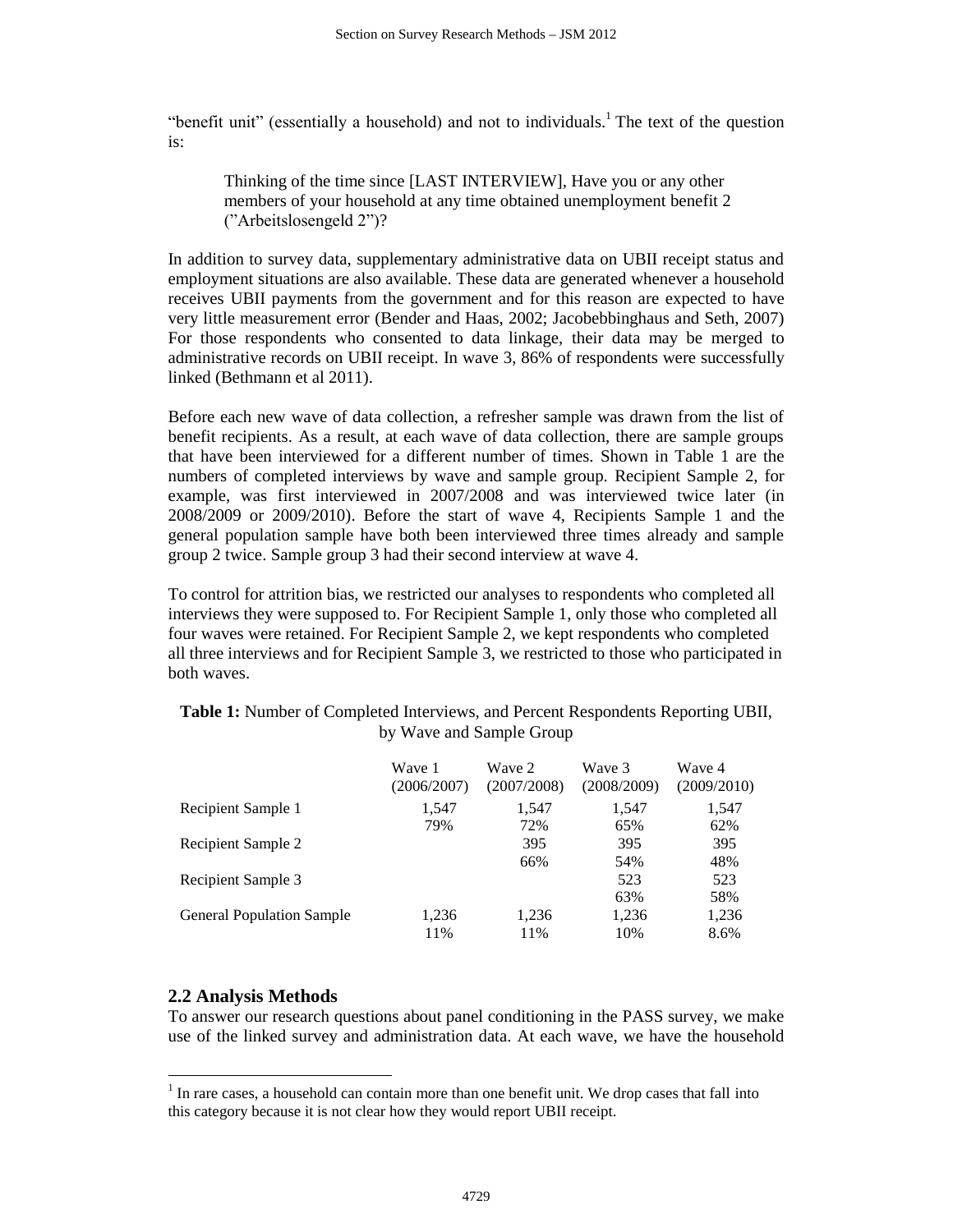respondents' reports of receipt of UBII as well as the receipt indicator for the date of the interview derived from the administrative data. We use two methods to break observed change in reported UBII status into true change and change in measurement error.

In the first method, the response to the UBII question given by respondent  $i$  in sample group *j* at the  $t^{\text{th}}$  interview ( $y_{ijt}$ ) can be decomposed into three parts:

$$
y_{ijt} = Y_{ij1} + \alpha_{ijt} + \beta_{ijt}
$$
  
=  $Y_{ij1} + (Y_{ijt} - Y_{ij1}) + (y_{ijt} - Y_{ijt})$  (1)

In equation (1),  $Y_{ij}$  is the true value for respondent *i* in sample group *j* at the first interview and  $\alpha_{ijt}$  is change to the true value from the first to the *t*<sup>th</sup> interview.  $\beta_{ijt}$  is the measurement error associated with being in sample for the  $t<sup>th</sup>$  time: the non-random error in the reported values for respondent *i* in sample group *j* at the  $t^{\text{th}}$  interview.

Aggregating across all cases, the estimated proportion of respondents in sample group *j*  who reported receiving UBII at the  $t<sup>th</sup>$  interview has three terms, as shown in equation (2). The first term is the proportion of respondents in sample group *j* who received UBII at the  $1<sup>st</sup>$  wave. The second term is the change in the proportion receiving UBII between the  $1<sup>st</sup>$  interview and the  $t<sup>th</sup>$  interview and the third term is the aggregate measurement bias at the  $t^{\text{th}}$  interview.

$$
\overline{y_{ji}} = \overline{Y_{j1}} + (\overline{Y_{ji}} - \overline{Y_{j1}}) + (\overline{y_{ji}} - \overline{Y_{j1}}) \tag{1}
$$

The estimate of over-time change in the proportion reporting receipt of UBII between the  $t<sup>th</sup>$  interview and the 1<sup>st</sup> interview for sample group j reduces to the sum of three terms:

$$
\overline{y_{jt}} - \overline{y_{j1}} = \left(\overline{Y_{j1}} + \left(\overline{Y_{jt}} - \overline{Y_{j1}}\right) + \left(\overline{y_{jt}} - \overline{Y_{jt}}\right)\right) - \left(\overline{Y_{j1}} + \left(\overline{Y_{j1}} - \overline{Y_{j1}}\right) + \left(\overline{y_{j1}} - \overline{Y_{j1}}\right)\right)
$$
\n
$$
= \left(\overline{Y_{jt}} - \overline{Y_{j1}}\right) + \left(\overline{y_{jt}} - \overline{Y_{jt}}\right) - \left(\overline{y_{j1}} - \overline{Y_{j1}}\right) \tag{2}
$$

The first term in this sum is the change in the proportion truly receiving UBII between the  $1<sup>st</sup>$  interview and the  $t<sup>th</sup>$  interview whereas the last two terms are measurement bias at the  $t<sup>th</sup>$  interview and the 1<sup>st</sup> interview separately. We can use this equation to separately analyse the two types of panel conditioning discussed above – conditioned change in true status (the first term) and conditioned changes in reporting (the last two terms).

In addition, we fit logistic regression models to examine the association between time-insample and the probability to change true UBII receipt status and to report the true status accurately. The dependent variable is whether a respondent's true receipt status changed from the first wave to the  $t<sup>th</sup>$  wave and whether a respondent's report at the  $t<sup>th</sup>$  wave was accurate. The independent variables are the time-in-sample for the respondent at each wave. With this model, we are able to test the significance of the relations found with the first method.

#### **3. Results**

#### **3.1 Decomposing Observed Over-time Change**

We first calculated over-time changes in the proportion of respondents receiving UBII using survey data (Column 1 in Table 2). We see that fewer people reported receiving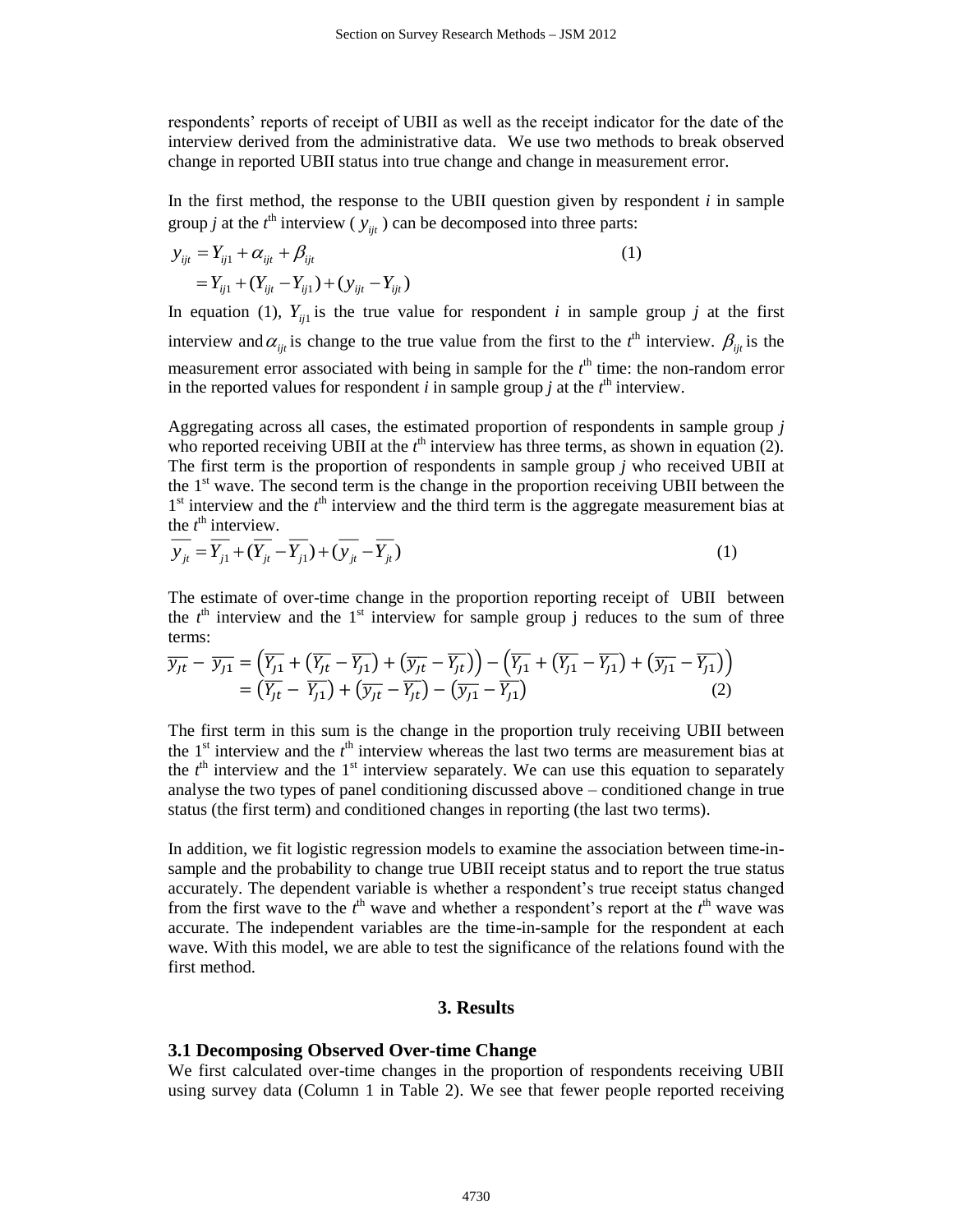UBII in later waves. For instance, for sample group 1, 7.1 percentage points fewer UBII benefits receivers were reported in wave 2 than in wave 1. In other words, between wave 2 and wave 1, the proportion of respondents reporting having received UBII was reduced by 7.1 percentage points. The difference from wave 3 to wave 1 for this sample group is even bigger – a drop of 14.1 percentage points – and the change in the fourth wave is larger still. This downward trend in benefit receipt is in fact consistent with findings from other economic and labour surveys. For instance, the Current Population Survey (CPS) conducted by the Bureau of Labor Statistics in the United States also reported fewer respondents being unemployed in the second and subsequent waves of the survey (Halpern-Manners and Warren, 2012; also see Bailar, 1975). However, without validation data, we wouldn't necessarily know whether this reduction was caused by more people moving out of unemployment benefits (due to improvement in economic conditions, or due to conditioned change in true status) or by a change in reporting behavior (due to increasing or decreasing measurement error). Most analyses on panel conditioning use only survey data, and thus they cannot differentiate between the two types of conditioning and true change in the underlying social phenomenon – which is not panel conditioning at all but the phenomenon that panel surveys are designed to capture.

Using the supplementary administrative data we were able to decompose this over-time change estimate into true changes and changes in reporting. Table 2 displays the decomposition terms – true changes in column 2 and changes in reporting (or measurement error) in columns 3 and 4 based on equation 3.

|                       | Over-time           | (1)<br>Estimate of<br>over-time<br>change using<br>survey data | (2)<br>Over-time change<br>using administrative Measurement<br>data<br>$(Y_{it} - Y_{i1})$ | (3)<br>bias at wave t<br>$(y_{it} - Y_{it})$ | (4)<br>Measurement bias<br>at wave 1<br>$(y_{i1} - Y_{i1})$ |
|-----------------------|---------------------|----------------------------------------------------------------|--------------------------------------------------------------------------------------------|----------------------------------------------|-------------------------------------------------------------|
| Sample Group          | Change              | $\left(\overline{y_{1t}} - \overline{y_{11}}\right)$           |                                                                                            |                                              |                                                             |
|                       | Wave 2 to<br>Wave 1 | $-7.1%$                                                        | $-9.4%$                                                                                    | $-3.1%$                                      |                                                             |
| Recipient<br>Sample 1 | Wave 3 to<br>Wave 1 | $-14.1%$                                                       | $-17.5%$                                                                                   | $-2.0%$                                      | $-5.4%$                                                     |
|                       | Wave 4 to<br>wave 1 | $-17.8%$                                                       | $-20.6%$                                                                                   | $-2.5%$                                      |                                                             |
| Recipient             | Wave 3 to<br>Wave 2 | $-11.9%$                                                       | $-14.7%$                                                                                   | $-3.8%$                                      | $-6.6%$                                                     |
| Sample 2              | Wave 4 to<br>Wave 2 | $-17.8%$                                                       | $-20.0\%$                                                                                  | $-4.3%$                                      |                                                             |
| Recipient<br>Sample 3 | Wave 4 to<br>Wave 3 | $-5.5%$                                                        | $-9.8%$                                                                                    | $-3.1%$                                      | $-7.3%$                                                     |
| General               | Wave 2 to<br>Wave 1 | $-0.2\%$                                                       | $-0.6%$                                                                                    | $-0.6%$                                      |                                                             |
| Population<br>Sample  | Wave 3 to<br>Wave 1 | $-0.9\%$                                                       | $-1.6%$                                                                                    | $-0.3%$                                      | $-1.1%$                                                     |
|                       | Wave 4 to<br>wave 1 | $-2.4%$                                                        | $-2.3%$                                                                                    | $-1.1%$                                      |                                                             |

#### **Table 2**: Decomposing Estimates of Over-time Change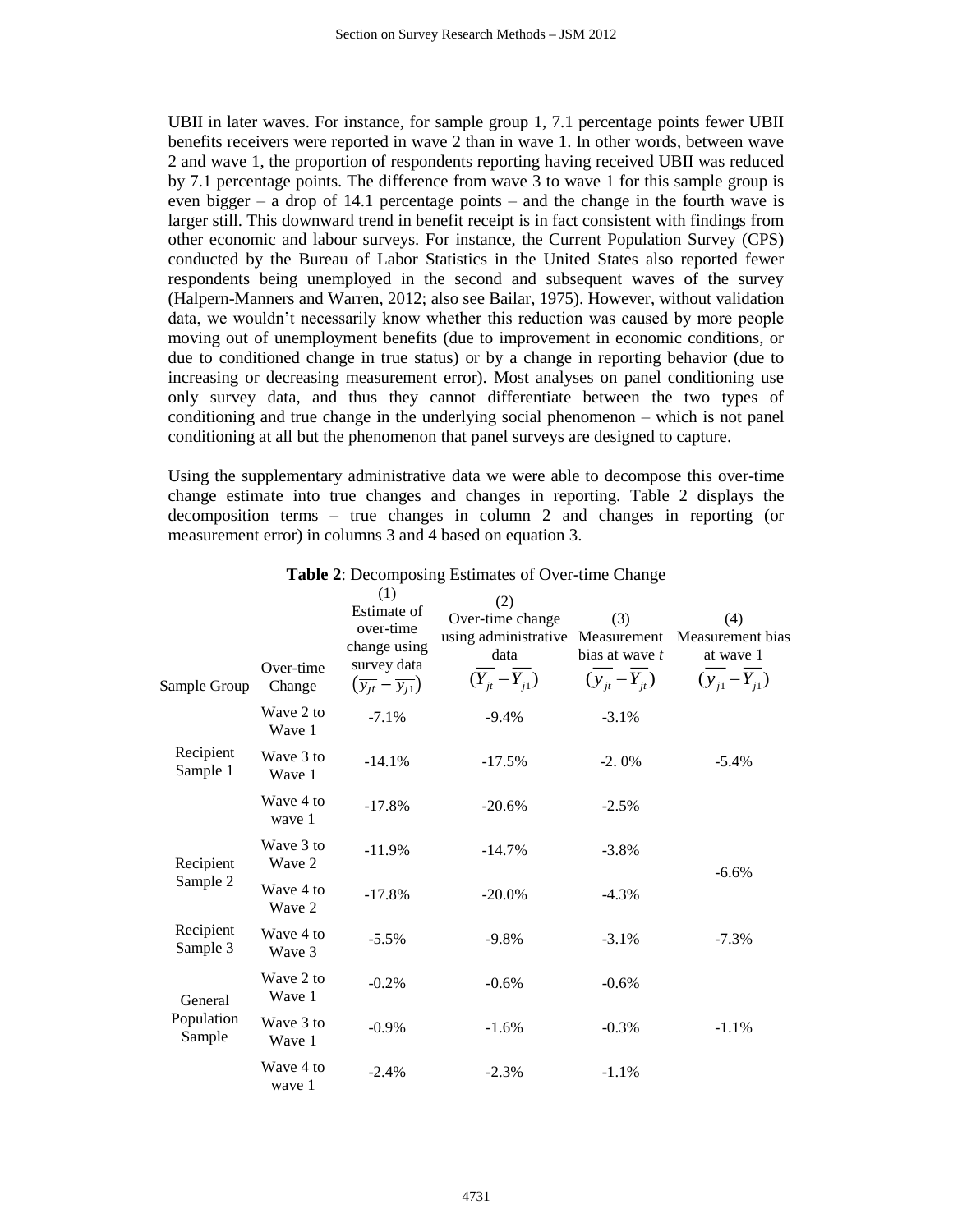Shown in column 2 of Table 2 are changes in true status for the responding households. Here we see the same downward trends – a reduction in the proportion of cases receiving UBII from wave 1 to the later waves – which confirms that the observed reports are not artifacts. In fact, we can now see that the downward observed changes in survey data underestimate the true changes over-time: the true change is larger (in absolute value) than the change in the reports. This pattern holds for all sample groups.

The effects of measurement bias in the reports on over-time estimates are displayed in the last two columns of Table 2. In all situations, measurement bias is negative, indicating that respondents under-reported UBII receipt and the survey data underestimated the true proportion of UBII recipients. The negative bias in wave estimates suggests the presence of social desirability bias in this item. In addition, the absolute magnitude of measurement bias falls in later waves compared to the first wave. For instance, respondents in sample group 1 underreported UBII receipt by 5.4 percentage points at wave 1 but the extent of underreporting was reduced to 3.1 percentage points at wave 2. The only exception is the general population sample who underreported UBII receipt by - 1.1 percentage points in wave 1. The absolute size of measurement bias is reduced for estimates at waves 2 and 3, but came back to -1.1 percentage points at wave 4. Counter intuitively, the reduction of measurement bias in the subsequent waves hurt, instead of improving, estimates of over-time change. This is because, according to equation 3, the bias in the estimate of over-time change between two waves is the difference between the measurement bias associated with a later wave and the measurement bias at the first wave. As a result, the reduction in a later wave's bias (compared to an earlier wave's bias) results in a larger bias for the estimate of over-time change between the two waves. Nonetheless, the absolute size of measurement bias due to misreporting is small and contributed less to the observed over-time change estimates than did the change in the true value.

## **3.2 Modeling Effect of Time-in-sample on True Status Changes**

Table 2 demonstrates that the observed reduction in the proportion of respondents reporting UBII receipt can largely be attributed to true changes in the UBII receipt status for PASS respondents, suggesting that respondents are more likely to move out of UBII receipt status the longer they stay in the panel. To formally test this association, we fit a logistic regression model (Model 1) with the dependent variable being whether or not a respondent's true status at wave *t* changed compared to his/her initial status at wave 1 and the independent variable being the number of times he/she was interviewed at wave *t*. As shown in the first row of Table 3, the likelihood that PASS respondents changed their true receipt status at a later wave increased the longer they stayed in the sample.

To further study the direction of the change in true status, we fit a multinomial regression model (Model 2) with the dependent variable being true status not changed (reference category), true status changed to "receiving UBII," and true status changed to "not receiving UBII." It is clear from table 3, that the impact of time-in-sample is significantly associated with the likelihood of respondents changing their true status to "not receiving UBII," but not with changing their status to "receiving UBII." Table 3 confirms the positive relationship with the number of times PASS respondents are interviewed and their likelihood to change their true status in later waves to "not receiving UBII."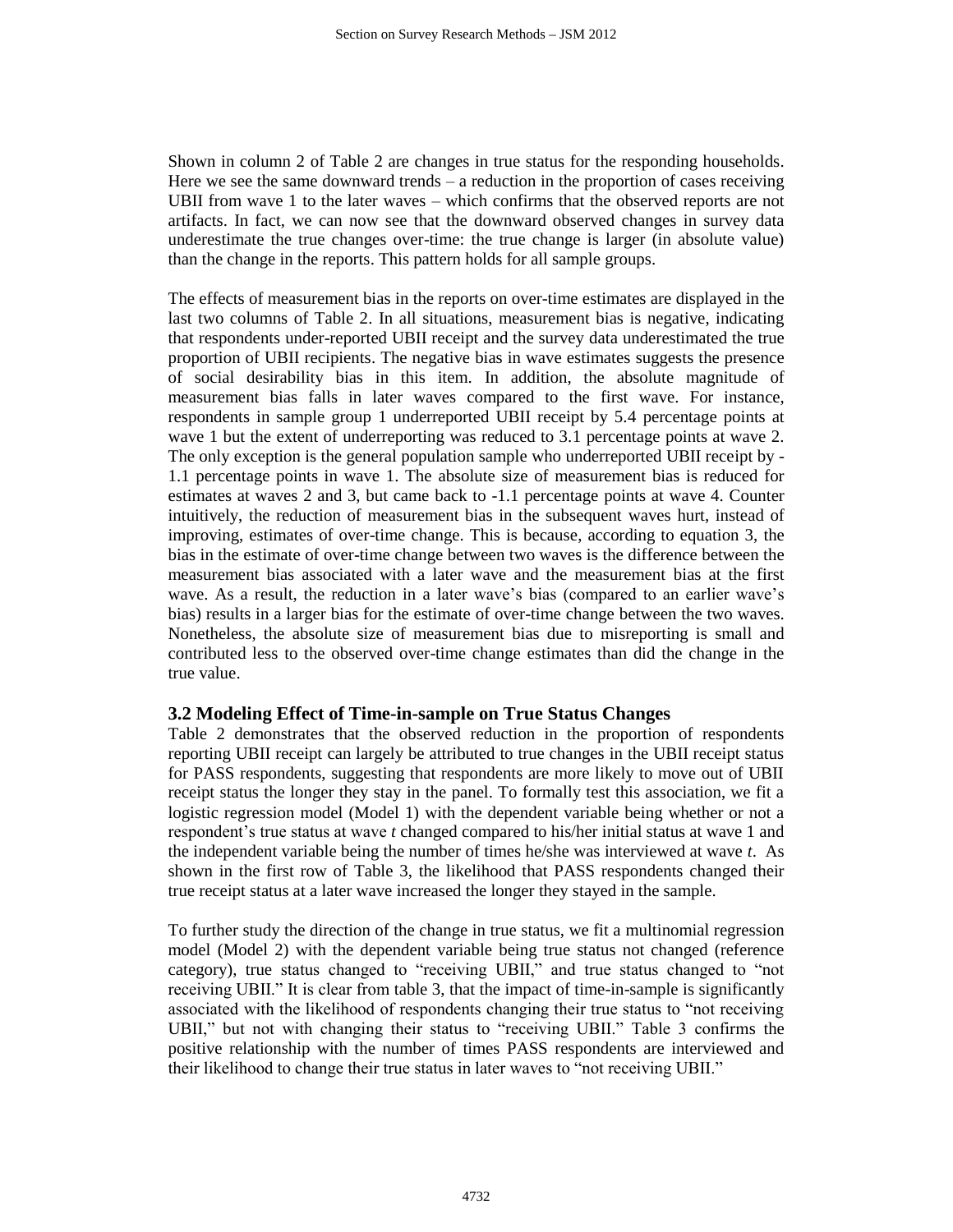|                                                 | Odds Ratio Estimates of "Time-in-sample" (p value) |                    |                             |  |  |
|-------------------------------------------------|----------------------------------------------------|--------------------|-----------------------------|--|--|
|                                                 | Model 1                                            | Model 2            |                             |  |  |
|                                                 | True UBII                                          | <b>True Status</b> | <b>True Status Changed</b>  |  |  |
|                                                 | <b>Status</b>                                      | Changed to         | to "NOT Receiving           |  |  |
|                                                 | Changed                                            | "Receiving UBII"   | UBII"                       |  |  |
| Time-in-Sample                                  | $1.23 \approx (0.001)$                             | 1.06(0.31)         | $1.28 \, \textless\, 0.001$ |  |  |
| n                                               | 9662                                               | 9662               |                             |  |  |
| Note: Estimates of constant terms not displayed |                                                    |                    |                             |  |  |

**Table 3:** Effect of Time-in-sample on True Status Change

We take Table 3 as a piece of evidence supporting the 'cognitive stimulation' account. The PASS questionnaire is about labor and employment, a salient topic to most people. The questionnaire also asks about various types of assistance offered to unemployment benefit recipients (such as jobs, free consultation, and test to determine qualifications for certain jobs and so on). It is possible that the salience of the topic of the survey caused respondents to reflect on their situation and motivated them to change their situation. It is also possible that questions about the assistance programs available to them made the respondents aware of the existence of these forms of assistance and motivated them to make use of them.

Of course, another possibility is that a changing economic climate that moved people off UBII and into employment regardless of their participation in the PASS survey. In future work we plan to address this argument by benchmarking our results against movements out of UBII by similar households that were not selected for the survey.

#### **3.3 Effect of Time-in-Sample on Misreporting**

Table 2 also shows that measurement bias at later waves was smaller. To formally test the association between time-in-sample and respondents' probability to report accurately on UBII receipt, we fitted the same sets of logistic regression models. For Model 1, the dependent variable is whether the respondents misreported their true status or not. For Model 2 (the multinomial regression model), the dependent variable is a 3-level variable indicating that respondents accurately reported their status (the reference category), that respondents provided a false positive report, and that respondents provided a false negative report.

Shown in Table 4, the longer respondents stayed in the panel, the less likely they were to misreport their true UBII receipt status. Furthermore, there was a significant negative relationship between the number of times PASS respondents were interviewed at wave *t*  and their likelihood to provide a false negative report of their true status at wave *t*. By contrast, there was no relationship between the number of times PASS respondents were interviewed and their likelihood to provide a false positive report.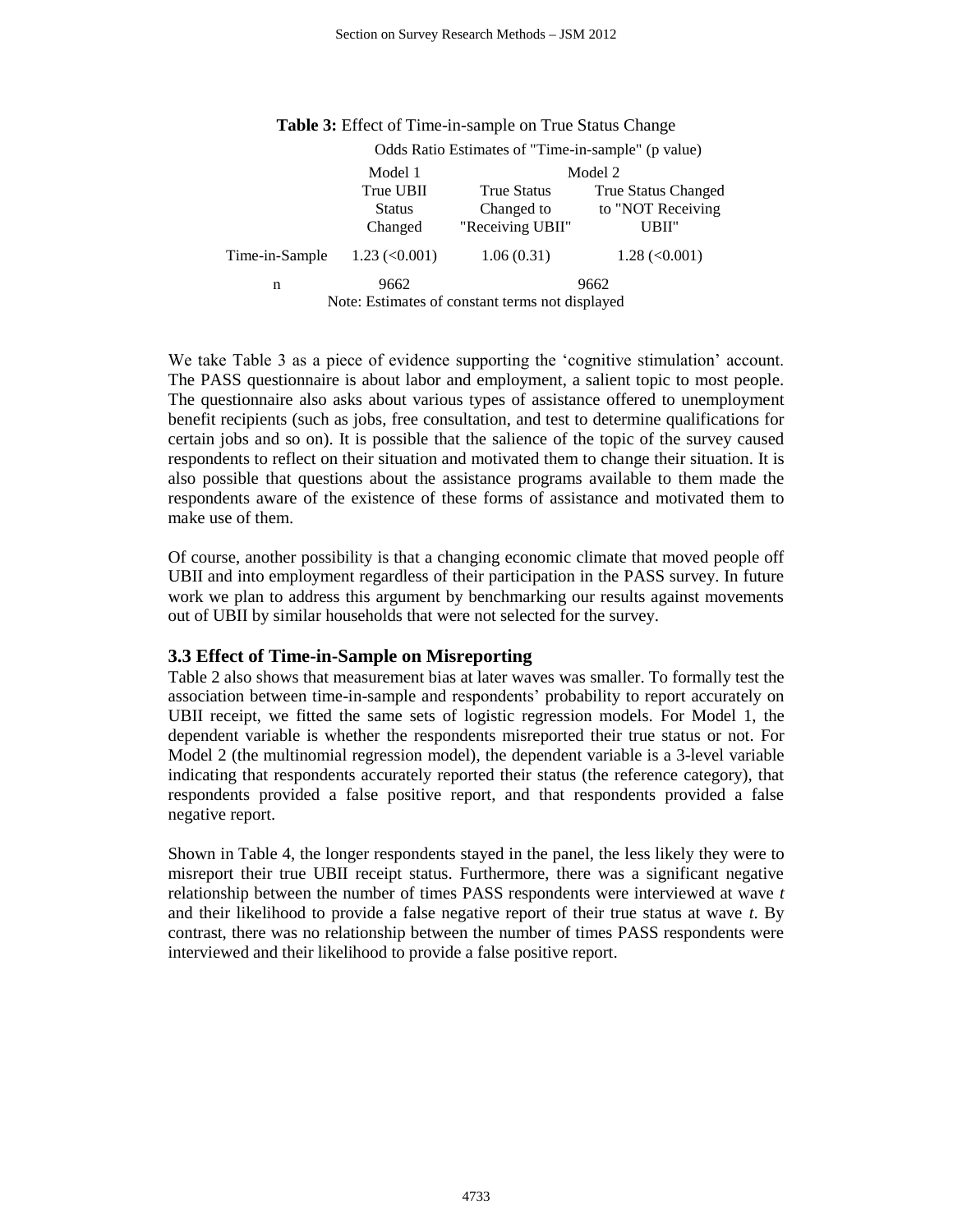|                                                 | Odds Ratio Estimates of "Time-in-sample" (p value) |                                     |                                     |  |
|-------------------------------------------------|----------------------------------------------------|-------------------------------------|-------------------------------------|--|
|                                                 | Model 1                                            | Model 2                             |                                     |  |
|                                                 | Misreported<br><b>True Status</b>                  | Provided a False<br>Positive Report | Provided a False<br>Negative Report |  |
| Time-in-Sample                                  | $1.21 \approx 0.001$                               | 0.91(0.104)                         | $0.79 \, (\leq 0.001)$              |  |
| n                                               | 13,363                                             | 13,363                              | 13,363                              |  |
| Note: Estimates of constant terms not displayed |                                                    |                                     |                                     |  |

**Table 4:** Effect of Time-in-sample on Accuracy of Self-reports

We take Table 4 as a piece of empirical evidence supporting the 'better respondents' account. Prior participation in the survey allowed respondents to have a better understanding of the interviewing process, to become more comfortable about and more trustful of the survey sponsor and interviewers. They've learnt to answer more truthfully about their unemployment benefit receipt status.

#### **4. Discussion**

Without validation data, estimates of over-time change using longitudinal data rely only on respondents' self-reports. However, over-time changes estimated this way do not provide information on how much of the estimated changes reflect true changes and how much of the over-time change in the estimates is caused by measurement error. Taking advantage of the availability of supplementary administrative data matched to a German panel survey, we decomposed the estimates of over-time changes and separated true changes from artificial changes due to measurement error. We've found that, for PASS, the observed over-time underestimated true over-time changes by 2 to 4 percentage points for the recipient samples and less than 1 percentage point for the general population sample. Furthermore, measurement bias in wave estimates caused by misreporting the true status is small in magnitude in general and is reduced in later waves. Therefore, the observed over-time changes reflected mostly true changes. Measurement error is of lesser concern.

We also found that, the longer PASS respondents stayed in the panel and the more interviews they did, the more likely they were to change their true UBII receipt status by moving off unemployment benefit, lending support to the "cognitive stimulation" account. In addition, the longer PASS respondents stayed in the panel and the more interviews they did, the more likely they were to accurately report their UBII receipt status. Specifically, the more interviews they did, the less likely they were to provide a negative false report of their UBII receipt status, supporting the "better respondents" mechanism.

This paper demonstrated that participation in repeated interviews changed both respondents' true status and the reporting of their true status. Conditioned changes in reporting, in this case, lead to more accurate reporting and, thus, data of better quality and better estimates of means and/or totals at each wave. However, the reduction in measurement bias in later waves doesn't necessarily improve estimates of over-time changes which draw upon data from two waves. As a matter of fact, it hurts the change estimates (see equation 3 and empirical evidence in Table 2). Therefore, we'd like to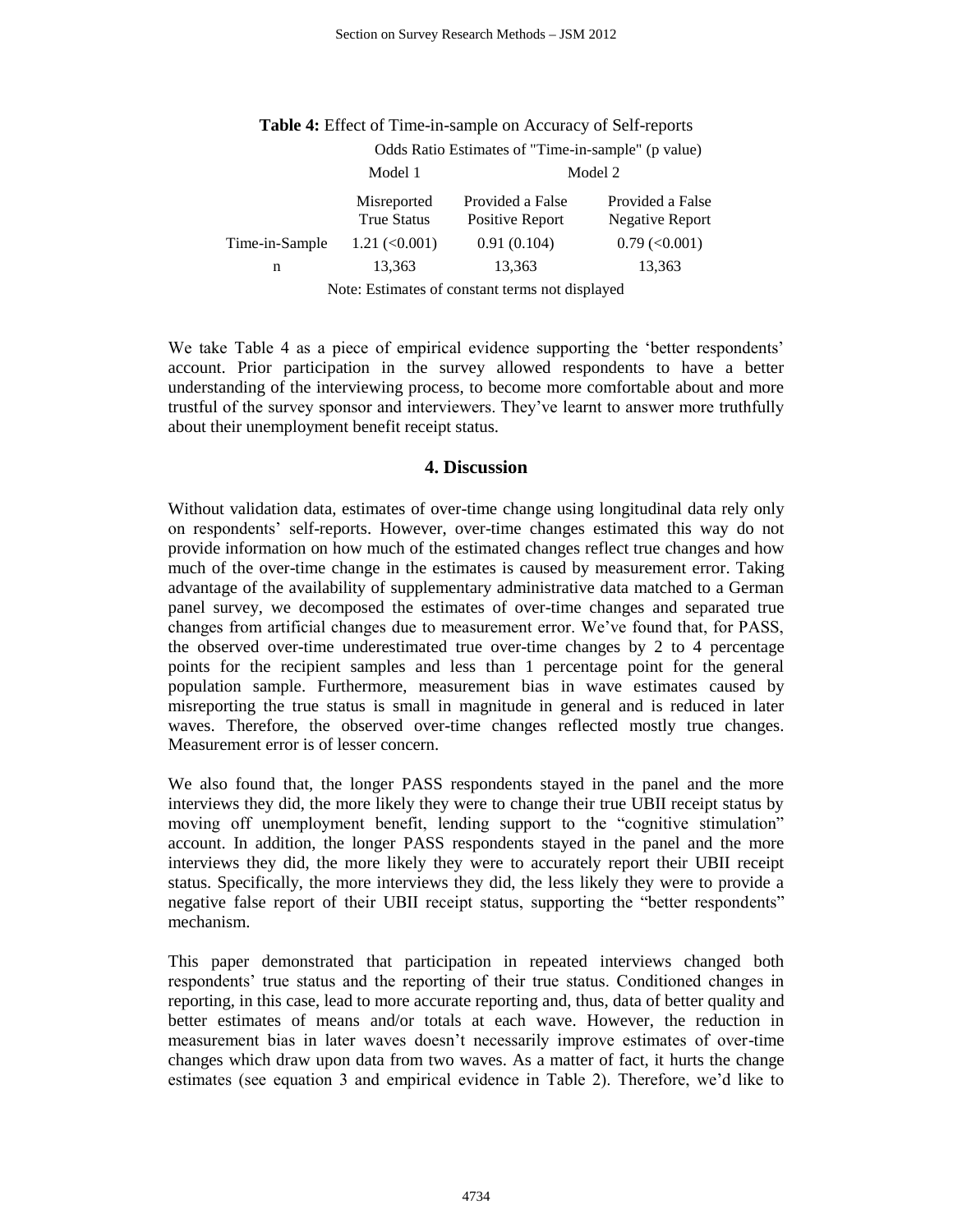caution survey organizations to pay attention to the first round of a longitudinal interview and to try hard to reduce measurement error at the first interview.

Conditioned changes in true status are more problematic because it makes the panel less representative of the target population: those who are selected and who participate in the panel study are changed by their participation and thus no longer represent the target population of unselected persons. A rotation panel design could help to address this problem, by bringing in new respondents each wave, but implementation of such a design is expensive and may not be feasible in all situations. However, we strongly encourage survey organizations conducting longitudinal surveys to draw a refresher sample from time to time. The addition of a refresher sample makes it possible to examine panel conditioning effects.

#### **Acknowledgements**

We'd like to thank Mark Trappmann and Johannes Eggs of the IAB for providing the data and helping us to make sense of it. We'd also like to thank Frauke Kreuter for encouraging us to pursue this research and for providing great comments and suggestions along the way.

#### **References**

- Bailar, B. A. (1989). "Information Needs, Surveys, and Measurement Errors." In *Panel Surveys*, edited by D. Kasprzyk, G. J. Duncan, G. Kalton, and M. P. Singh, pp. 1-24. New York: Wiley.
- Battaglia, M. P., Zell, Z., and Ching, P. (1996). "Can Participating in a Panel sample Introduce Bias into Trend Estimates?" In *JSM Proceedings*, Survey Research Methods Section. Alexandria, VA: American Statistical Association. 1010-1013.
- Bender, S., and Haas, A. (2002). "Die IAB-Beschäftigtenstichprobe." IAB-Kompendium Arbeitsmarkt- und Berufsforschung. (Beiträge zur Arbeitsmarks- und Berufsforschung, BeitrAB 250), 3-12.
- Bethmann, A., and Gebhardt, D. (2011). "User Guide: Panel Study Labour Market and Social Security (PASS) Wave 3." Institute for Employment Research, Nuremberg.
- Binder, D. A. (1998). "Longitudinal Surveys: Why Are These Surveys Different From All Other Surveys?" *Survey Methodology*, 24, 101-108.
- Clausen, A. R. (1969). "Response Validity: Vote Report." *Public Opinion Quarterly*, 37, 398-406.
- Jacobebbinghaus, P., and Seth, S. (2007). "The German Integrated Employment Biographies Sample IEBS." Schmollers Jahrbuch. *Zeitschrift fuer Wirtschafts-und Sozialwissenschaften*, 127, 335-342.
- Kalton, G., and Citro, C. F. (2000). "Panel Surveys: Adding the Fourth Dimension." In *Researching Social and Economic Change*, edited by D. Rose. Pp. 36-53. London:Routledge.
- Kasprzyk, D., Duncan, G., Kalton, G., and Singh, M. P. (Eds.) (1989). *Panel Surveys*. Wiley: New York.
- Kraut, R. E. and McConahay, J. B. (1973). "How Being Interviewed Affects Voting: An Experiment." *The Public Opinion Quarterly* 37, 398-406.
- Lynn, P. (Ed.) (2009*). Methodology of Longitudinal Surveys*. Wiley.